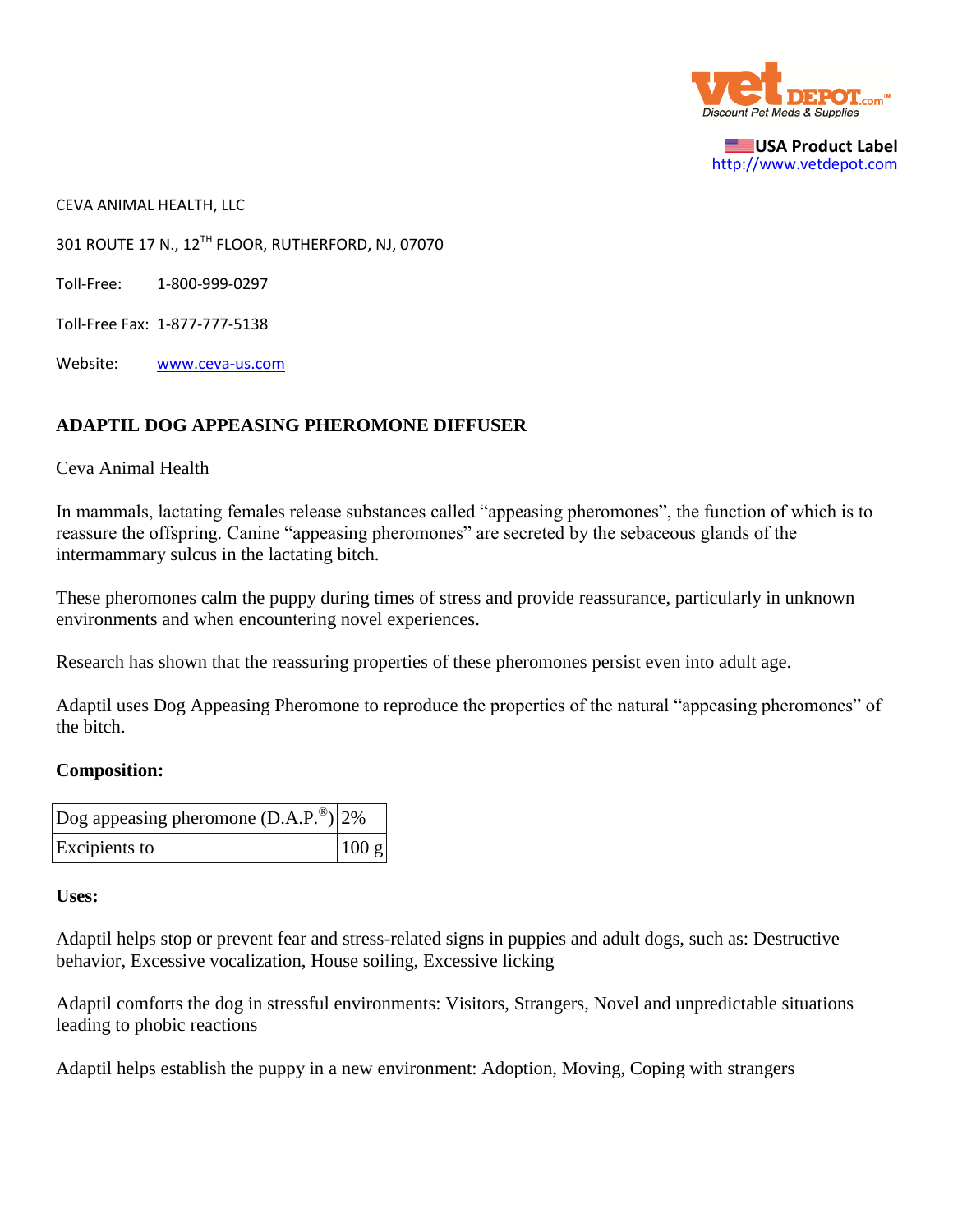## **Instructions for use:**

**1** Remove the vial cap.

**2** Screw the diffuser onto the vial and gently tighten.

**3** Plug the diffuser into an electric socket for 1 month.



Place the Adaptil Diffuser in the room most used by the dog.

Plug diffuser unit in an open area. Do not place behind furniture.

Coverage area:  $500 - 750$  sq. ft. 50 to 70 m<sup>2</sup>

One vial lasts approximately four weeks.

For best results: Plug in diffuser 1 day prior to acclimating the dog to the area.

Diffuser is intended for continual use. Although fluid may remain after 6 weeks, the vial should be replaced.

Duration of use may be adapted according to the recommendations of your veterinarian.

#### **Presentation:**

#### **Complete kit contents:**

One Diffuser + One 48 ml vial

### **Refill:**

One 48 ml vial only

The diffuser is specially designed for this product. The properties of the product cannot be guaranteed if a different device is used.

It is recommended to renew the Adaptil diffuser after 6 months of continuous use or after the use of 6 refills (including the original one). When not in use, the Adaptil diffuser should be stored in a dust-free environment, preferably in its original packaging. Keep the pack insert for future reference.

#### **Important safety instructions**

## **CAUTION**

When using electric products, basic precautions should always be followed, including the following: